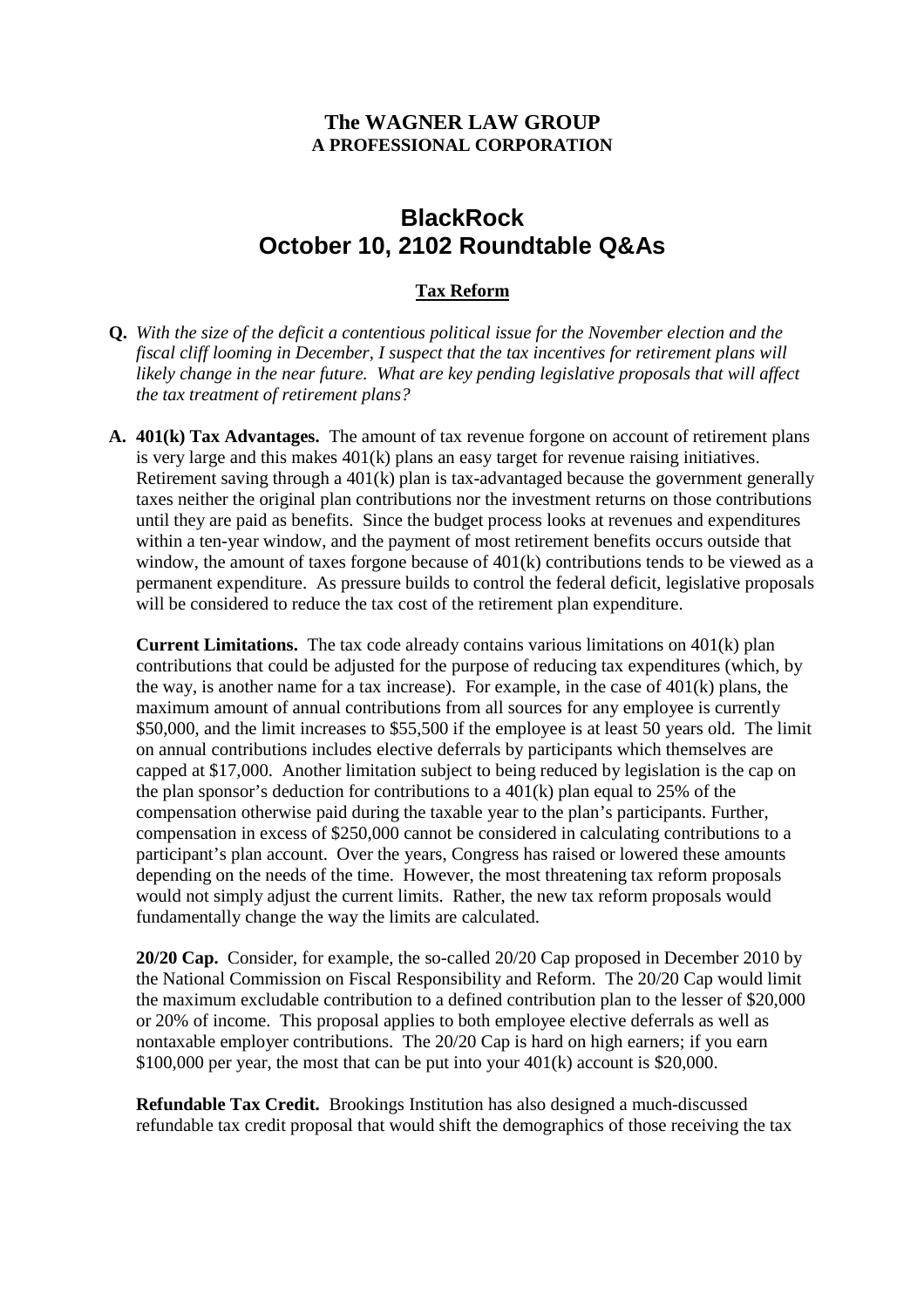benefits of the retirement plan tax expenditure from a perceived slant favoring highly compensated employees. Under this tax reform proposal, all employer and employee contributions would be included in gross income without any deductions and exclusions. In their place, a flat-rate refundable tax credit would be deposited directly into a plan participant's retirement savings account. Although the current contribution limits would not change, the refundable tax credit would benefit low earners at the expense of the more highly compensated. Critics have noted that this would seriously diminish the incentive many employers have to maintain qualified plans.

**28% Tax Benefit Cap.** The Obama Administration's FY 2013 budget proposed to limit the tax value of any particular tax deductions and exclusions to 28 percent of the specified item's amount in order to increase taxable income that would otherwise be subject to the 35% tax rate. Although this is not an entirely new proposal, what is new is the inclusion of 401(k) contributions (as well as health care contributions), regardless of who makes them, in the list of affected tax exclusions. Thus, a taxpayer subject to the top 35% tax rate would pay a 7 percent tax  $(35\% - 28\%)$  on the value of any  $401(k)$  contributions. Under this proposal, those receiving the highest contributions to their 401(k) accounts could be subject to an additional \$3,885 in tax liability. Critics of the Administration's proposal were quick to point out that it contains an element of double taxation in that the same plan contributions would be taxed again when withdrawn from the plan.

**Conclusion.** The 20/20 Cap, refundable tax credit, Administration's 28% tax value cap, and other tax reform proposals represent a fundamental reduction of the incentives for maintaining a qualified plan. Such cutbacks in the tax incentives for retirement plans seem to be the order of the day and have the potential to reduce the role of employers and to shrink the system.

#### **Re-Enrollment Default Investments: Bidwell v. University Medical Center**

- **Q.** *Many recordkeepers offer re-enrollment services that require participants to provide new or updated investment instructions for their accounts. Employees who fail to re-enroll are defaulted into a qualified default investment alternative ("QDIA"). Recordkeepers have relied on the preamble to the QDIA regulations as legal authority to support the reenrollment default investments. Please explain how a recent court decision will support the practice of re-enrollment default investments.*
- **A. Preamble to QDIA Regs.** As you noted, the preamble to the QDIA regulations explains that "it is the view of the Department that nothing in the final regulation limits the application of the fiduciary relief to investments made only on behalf of participants who are automatically enrolled in their plan." The preamble then explains that the QDIA regulations also apply to the failure of a participant to provide investment direction following the elimination of an investment alternative or change in service provider (*i.e.*, plan conversions) as well as any other failure of a participant to provide investment instruction. When a participant has "the opportunity to direct the investment of assets in his or her account, but does not direct the

Wagner Law Group – Focusing on ERISA, Employee Benefits, Executive Compensation, Estate Planning and Employment Law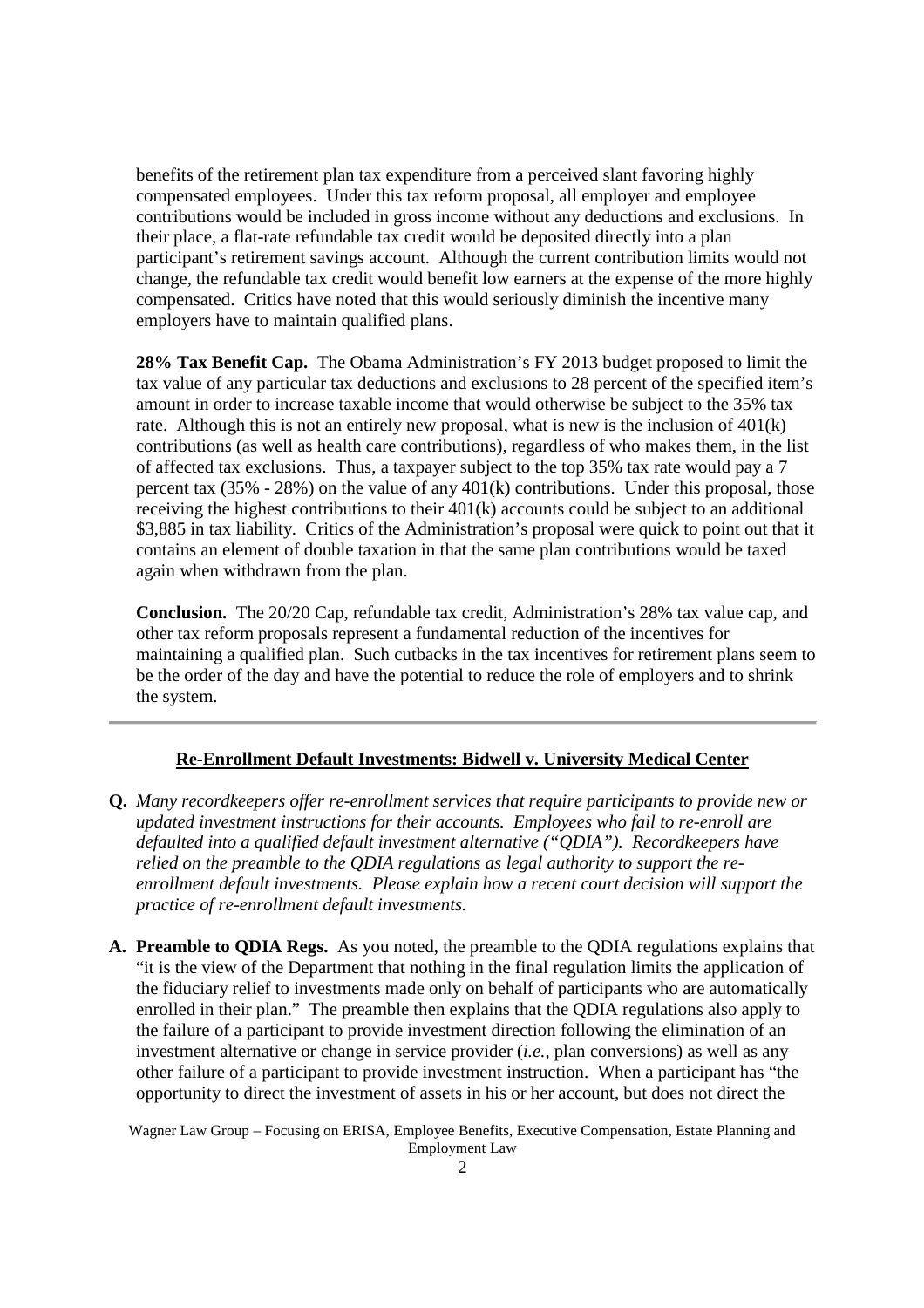investment of such assets, plan fiduciaries may avail themselves of the relief provided" by the QDIA regulations so long as all of its conditions have been satisfied.<sup>1</sup>

**5 th Circuit** *Bidwell* **Case.** In its June 29, 2012 decision in *Bidwell v. University Medical Center*, the U.S. Court of Appeals for the Sixth Circuit relied on the QDIA regulations and its preamble to provide relief for an employer that implemented default investments following a re-enrollment. The facts in *Bidwell* are as noteworthy as the court's legal analysis.

Facts. In 2008, the employer changed the default investment under its 403(b) plan from a stable value fund to a target date fund. The employer instructed the recordkeeper to send a notice of the change by first-class mail to all participants who were 100% invested in the stable value fund. The notice also advised these participants that their investments would be moved to the target date fund unless the participants gave instructions otherwise by a specified deadline. Two participants who had affirmatively elected to invest in the stable value fund did not respond by the deadline and were defaulted into the target date fund. When these participants received their next quarterly statement, they directed their investments back into the stable value fund. In the interim, one participant suffered an \$85,000 investment loss; the other participant incurred a \$16,900 investment loss. They filed claims for reimbursement with the plan administrator. After the plan administrator and federal district court rejected the claims, the participants appealed to the  $6<sup>th</sup>$  Circuit.

Arguments. On appeal, the participants argued that QDIA regulations should not shield the employer from claims of plan participants who had affirmatively elected to invest in the stable value fund. In other words, because they affirmatively elected into the stable value fund, they had a right to have their investment remain within the stable value fund until they explicitly directed otherwise. In relying upon the preamble to the ODIA regulations, the  $6<sup>th</sup>$ Circuit said: "In essence, the DOL explained that, upon proper notice, participants who previously elected an investment vehicle can become non-electing plan participants by failing to respond. As a result, the plan administrator can direct those participants' investments in accordance with the plan's default investment policies and with the benefit of the [QDIA fiduciary liability] protections." The  $6<sup>th</sup>$  Circuit also rejected the participants' argument that the QDIA regulations did not apply to a transfer of funds but only a failure to provide instructions with respect to contributions. Although the participants alleged that they did not receive a QDIA notice, they did not allege that the employer's delivery method was inadequate. In any event, the  $6<sup>th</sup>$  Circuit noted that it is not the actual receipt of notice that is relevant, but the acts of the fiduciary in attempting to ensure that notice is delivered. In this case, it was reasonable for the employer to rely on the dependability of the first-class-mail system.

<sup>&</sup>lt;sup>1</sup> Preamble to final QDIA regulations at 72 Fed. Reg. 60452, 60453 (2007). The preamble also explains that QDIA regulations may also apply when a participant fails to provide investment instructions following a rollover or when the plan administrator has determined that a participant's investment directions are inadequate (*e.g*., if the investment election form does not exist, is illegible or does not provide the information necessary for an effective election).

Wagner Law Group – Focusing on ERISA, Employee Benefits, Executive Compensation, Estate Planning and Employment Law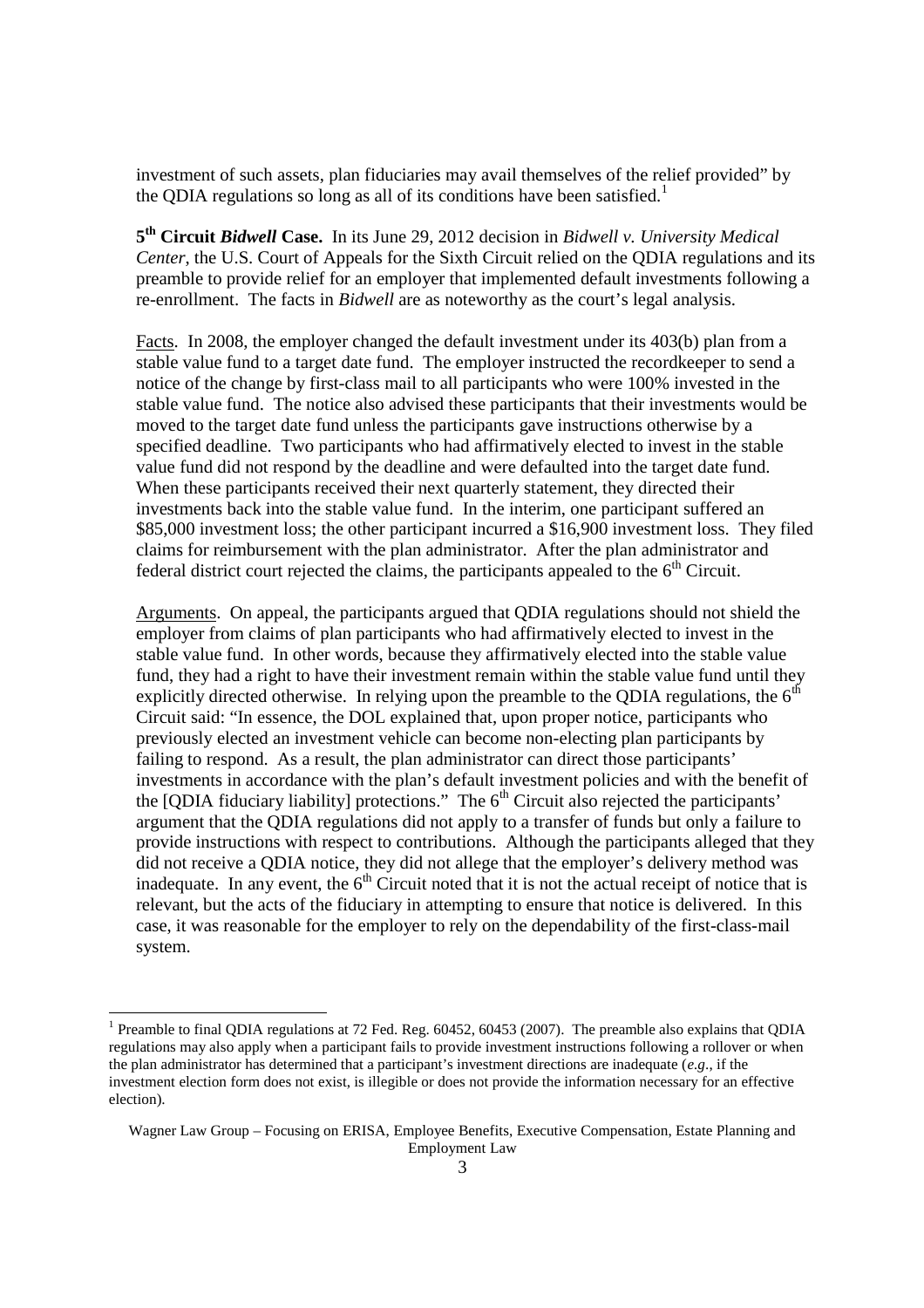Impact. Although the Sixth Circuit's decision is binding in only Kentucky, Michigan, Ohio and Tennessee, it is likely that courts in other jurisdictions will cite it favorably.

#### **408b-2 and 404a-5 Disclosure Aftermath**

- **Q.** *What should financial advisors be telling their plan sponsor clients now that the 408b-2 and 404a-5 disclosures have been made?*
- **A. Disclosure Failures**. If a service provider has failed to provide the required 408b-2 disclosures to the plan sponsor, the plan's fee payment to the service provided can be a prohibited transaction. However, a plan sponsor can obtain relief from the prohibited transaction penalties by taking steps to cure a known disclosure failure. First, the plan sponsor must make a written request for information, and the delinquent service provider is obliged to respond within 90 days. If the service provider refuses or is unable to respond to the request for information, the plan sponsor must notify DOL no later than 120 days after requesting information, and decide whether to terminate the service arrangement. On July  $18<sup>th</sup>$ , the DOL has announced that plan sponsors can provide it notice online.<sup>2</sup> In addition, if the requested information relates to future services and is not disclosed promptly after the end of the 90-day period, the plan sponsor is obliged to terminate the service arrangement—consistent with the duty of prudence—as expeditiously as possible.

**Fee Reasonableness Now Becomes Key Issue.** All plan sponsors have a specific duty to assure that the plan's fees for investment and administrative services are reasonable. Now that ERISA Section 408(b)(2) requires investment vendors and recordkeepers to provide comprehensive fee information plan sponsors have a corresponding responsibility to review and understand this information. Thus, as a practical matter, the fiduciary bar is being raised for plan sponsors to evaluate the reasonableness of the service provider's compensation. One of the keys to making a proper evaluation is establishing a prudent fee review process, which will most likely require plan sponsors to ask for additional information beyond what is included in a service provider's 408(b)(2) fee disclosures.

Fee Policy Statement. It is now standard practice for plans to maintain an investment policy statement or IPS. Like an IPS, plan sponsors should seriously consider establishing and adopting a fee policy statement or FPS. The written procedures maintained in a formal FPS can give plan sponsors the procedural discipline necessary to conduct a proper view of a plan's fees and services. The plan's FPS should be customized to the plan's circumstances and objectives, and the FPS's procedures should complement the plan's IPS procedures. That is to say, the plan's review under the IPS should be coordinated with the plan's review under the FPS. And like an IPS, a solid FPS can help plan fiduciaries demonstrate that they are acting with the procedural prudence required under the law.

<sup>&</sup>lt;sup>2</sup> See July 18, 2002 EBSA News at  $\frac{http://www.dol.gov/ebsa/newsroom/2012/EBSA071812.html}{http://www.dol.gov/ebsa/newsroom/2012/EBSA071812.html}$ . The online notice website is at http://www.dol.gov/ebsa/regs/feedisclosurefailurenotice.html.

Wagner Law Group – Focusing on ERISA, Employee Benefits, Executive Compensation, Estate Planning and Employment Law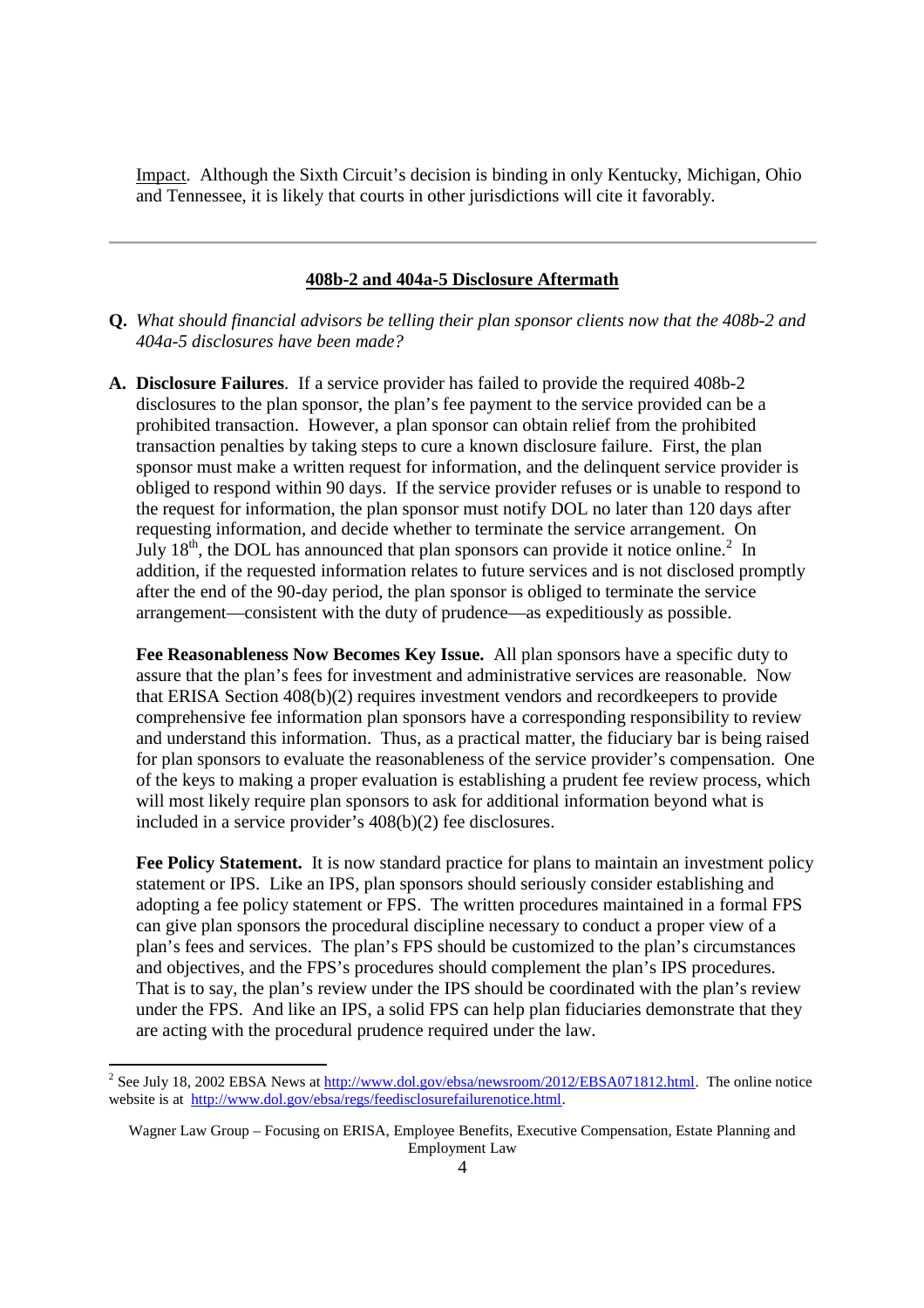**Value Proposition.** Rather than seeking a service provider with low fees, plan sponsors should seek out the service provider with the best "value proposition." In order to evaluate the reasonableness of the service provider's fees, the plan fiduciary should make appropriate inquiries about the service offering. Is the service provider genuinely committed to helping both the plan sponsor and the plan participants on an ongoing basis? If so, is the service provider willing to make that commitment in writing? Consistent with DOL's guidance, a service provider's fees should always be evaluated in light of the services provided. Plan fiduciaries should make an effort to work with service providers that are open and forthcoming about the types of services they offer and the fees for such services.

**Fee Disclosures to Participants.** If a plan sponsor has fee-related concerns because of the reaction of participants to the fee disclosures, the plan sponsors may need assistance in meeting or communicating with participants in order to clarify the investment and fee information with educational materials. The plan sponsor may need assistance in enhancing its fiduciary review process.

## **Plan Sponsor's Fiduciary Duty to Determine Actual Fee**

- **Q.** *Can you provide an example of a situation where a plan sponsor would have a fiduciary duty to probe beyond a recordkeeper's 408(b)(2) fee disclosures?*
- A. Duty of Prudence. The 408b-2 regulations<sup>3</sup> explicitly state that a service provider's duty to disclose fees under the 408b-2 regulations is independent of a plan sponsor's duty of prudence under ERISA's fiduciary responsibility rules. In the preamble of the 408b-2 regulations, the DOL has explained that this independent duty of prudence means:
	- The disclosure rules should be construed broadly to ensure that plan sponsors review service arrangements based on comprehensive information.<sup>4</sup>
	- If a plan sponsor needs assistance in understanding any information furnished by a service provider, as a matter of prudence, the plan sponsor should request assistance, either from the service provider or elsewhere.<sup>5</sup>
	- If the 408b-2 disclosure rules do not require a service provider to disclose particular information, but the plan sponsor needs the information to make an informed decision when selecting or monitoring the service provider, and the service provider is unwilling or unable to provide the information, then the duty of prudence may preclude the plan sponsor from continuing (or entering into) the service arrangement.<sup>6</sup>

<sup>&</sup>lt;sup>3</sup> 29 CFR 408b-2(c)(1)(i) ("The requirements of this paragraph (c)(1) are independent of fiduciary obligations under section 404 of the Act.").

<sup>4</sup> Preamble at 77 Fed. Reg. 5632, 5634 (Feb. 3, 2012).

<sup>5</sup> Preamble at 77 Fed. Reg. 5632, 5636 (Feb. 3, 2012).

<sup>6</sup> Preamble at 77 Fed. Reg. 5632, 5634 (Feb. 3, 2012).

Wagner Law Group – Focusing on ERISA, Employee Benefits, Executive Compensation, Estate Planning and Employment Law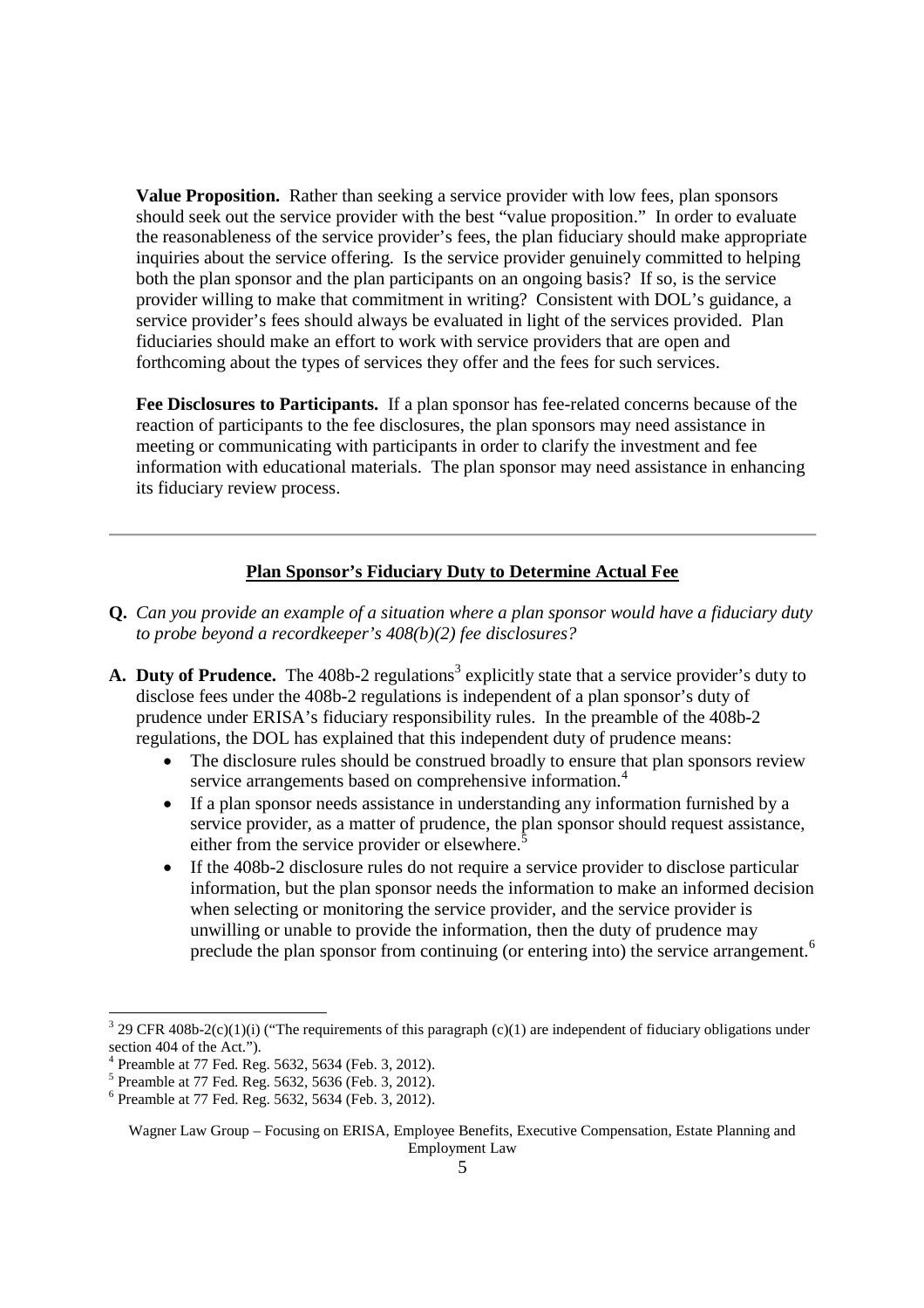**Example.** Let's examine the plan sponsor's duty of prudence with respect to a recordkeeper that discloses it may receive 5 basis points from investment vendors as indirect compensation and that a portion of the indirect compensation may be offset against the direct fees paid by the plan sponsor or the plan. Although the recordkeeper discloses the direct fee, the recordkeeper explains that it does not have sufficient information to disclose, in advance, whether or how much indirect compensation that it may receive in a particular year because it is based on, among other things, the total amount of assets invested by all of its clients with the investment vendors. The recordkeeper has complied with its 408b-2 fee disclosure obligation, but the plan sponsor does not know how much compensation the recordkeeper will actually receive for its services.

**Duty of Prudence.** For a plan sponsor to understand how much compensation the recordkeeper will actually receive, the plan sponsor would—at the end of year— have to:

- determine the amount of the offset against the direct fee and, thus, the net direct fee;
- ask the recordkeeper how much indirect compensation it received that was attributable to the plan;
- subtract the offset from the indirect compensation attributable to the plan in order to determine how much of the indirect compensation the recordkeeper has kept instead of offsetting against the direct fee;
- add the indirect fee kept by the recordkeeper to the net direct fee to determine the recordkeeper's total fee.

Of course, this assumes that the plan sponsor understands that the recordkeeper is not using all of the indirect compensation to offset the direct fee. This example raises two questions: do plan sponsors have the knowledge and persistence to follow-up with a recordkeeper in order to determine the recordkeeper's actual compensation for its services; and if not, will the plan sponsors fulfill the duty of prudence to seek assistance.

### **Asset Allocation Models As Designated Investment Alternatives ("DIAs")**

- **Q.** W*hen are asset allocation models subject to the participant disclosure requirements for DIAs (i.e., performance, benchmarking and expense ratio disclosures for annual comparative chart)?*
- **A.** Asset allocation models can be offered in three different forms:
	- Educational models providing non-personalized investment education to participants;
	- Non-discretionary models providing investment advice to participants who have the discretion to determine whether or not to implement the advice; and
	- Discretionary models that initially allocate, and subsequently rebalance, the participant's assets among the plan's investment alternatives according to the participant's risk profile.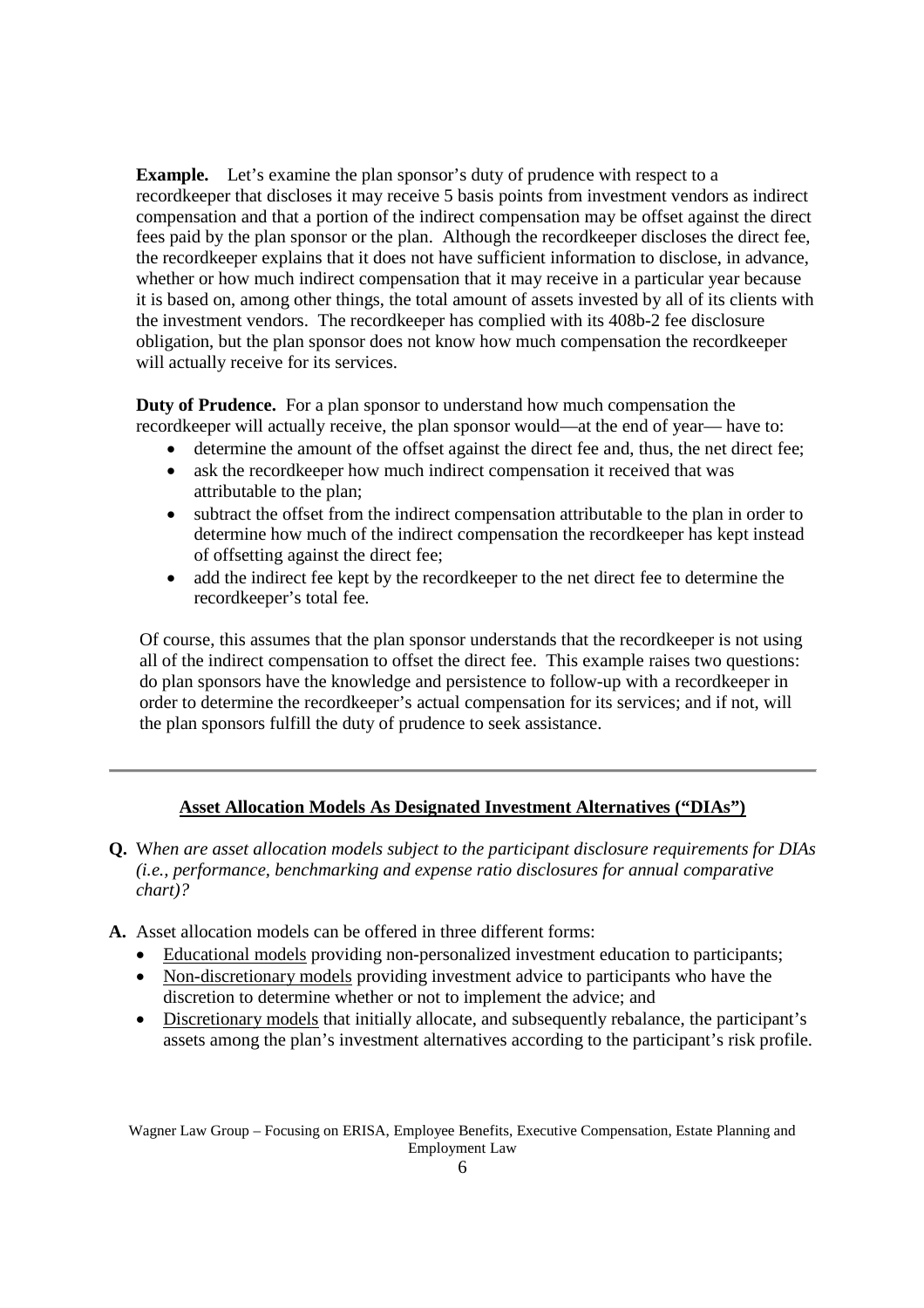**Educational and Nondiscretionary Models.** The participant disclosure requirements apply to DIAs—investment alternatives into which participants may direct the investment of assets held in their individual accounts. Educational and nondiscretionary models are clearly not DIAs. Rather, these models assist participants in choosing the DIAs into which they will allocate the assets in their accounts. As a result, the performance, benchmarking, and expense ratio disclosure requirements for DIAs do not apply to educational and nondiscretionary models.

**Discretionary Models.** Discretionary models for a plan are also not treated as separate DIAs requirements so long as the components of the models are solely DIAs under the plan. However, if a discretionary model includes investments that are not DIAs under the plan, the model itself must be treated as a DIA subject to the performance, benchmarking, expense ratio disclosures. Similarly, if choosing a model requires a plan participant to invest in an entity (*e.g*., unitized portfolio) that, itself, invests in some combination of the plan's DIAs, the model would also be a DIA.

**Models v. DIA Explanation.** For all asset allocation models, the plan must clearly explain how the model functions.<sup>7</sup> For educational, nondiscretionary, and discretionary models that are not DIAs, the DOL also requires the plan to explain clearly how the model differs from the plan's DIAs.

**Voluntary DIA Treatment.** As noted above, when educational, nondiscretionary, and discretionary models are simply a means of allocating account assets, they need not be treated as DIAs. However, the DOL will allow plans to voluntarily treat the models as DIAs in the annual comparative chart for performance, benchmarking and expense ratio disclosures. In addition, with respect to the performance data for models, appropriate additional information may be provided as long as the information is not inaccurate or misleading. See the "Performance Disclosure Issues" below.

**Performance Disclosure Issues**. An issue arises as to how the required performance information (*i.e.*, average annual total return for 1-, 5- and 10-calendar year periods or for the life of the DIA, if shorter) for models should be disclosed. As noted above, the DOL does not prohibit supplementing this information with historical performance data for a hypothetical model portfolio or a composite of historical client accounts. Thus, financial advisors providing models should consider developing an appropriate disclosure approach that incorporates such historical performance data. Financial advisors that are investment advisers registered under the Investment Advisers Act of 1940 (Advisers Act) would need to present any hypothetical model results or composite performance data in accordance with Rule 206(4)-1(a)(5) of the Advisers Act and the 1986 no-action letter that the SEC issued to Clover Capital Management, Inc.

**QDIAs.** The participant disclosure rules for the asset allocation models described above are generally consistent with the QDIA rules. For example, education and nondiscretionary

<sup>7</sup> FAB 2012-02R , Q&A 28 (July 30, 2012).

Wagner Law Group – Focusing on ERISA, Employee Benefits, Executive Compensation, Estate Planning and Employment Law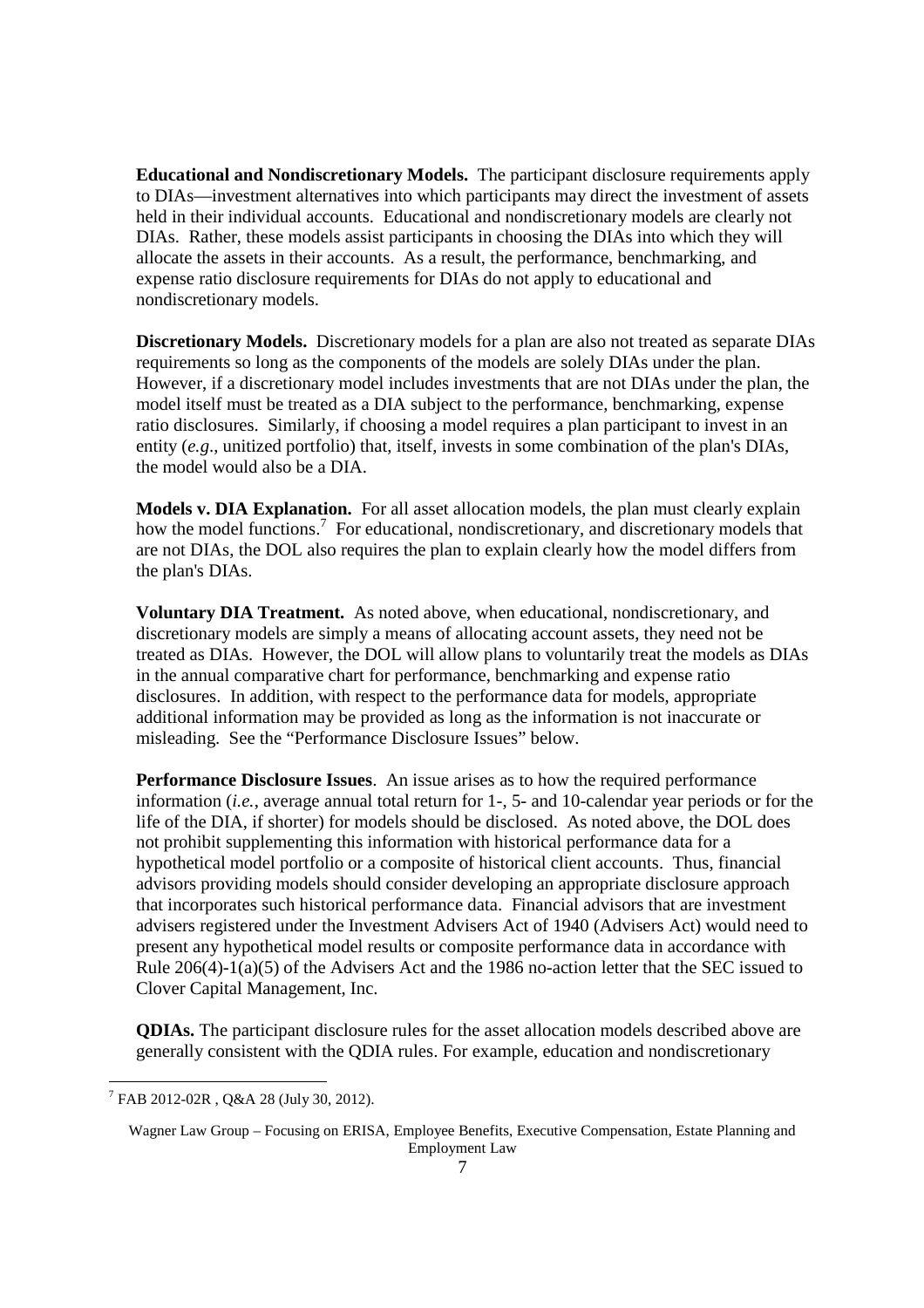models are not considered DIAs under the participant disclosure rules as explained above. Consistently, these models cannot be QDIAs because the participant has the discretion to make the asset allocation decisions, not the trustee, plan sponsor or investment manager.<sup>8</sup> Another example, a discretionary model whose investments are not restricted to DIAs available under the plan would be subject to the participant disclosure rules as explained above. Consistently, this type of discretionary model also could be a QDIA as a stand-alone product.<sup>9</sup> The significant anomaly is a discretionary model whose investments are restricted to DIAs under the plan. This type of discretionary model would not be mandatorily subject to the participant disclosure rules as explained above. However, this type of discretionary model could be a QDIA (*e.g*., target date fund). Notwithstanding the anomalous regulatory result, competitive market pressure is likely to compel QDIAs using discretionary models to voluntarily comply with the participant disclosure rules.

#### **Brokerage Accounts**

- *Q. In light of the DOL's original and revised guidance on offering brokerage accounts under 401(k) plans, what should plan sponsors be concerned about?*
- **A.** There is no bright line test for determining whether the proper fiduciary review of brokerage accounts has been undertaken, or whether "sufficient information" has been disclosed. It will be a facts and circumstances analysis, case by case. However, financial advisors should help their plan sponsor clients maintain good documentation of efforts to satisfy the unique rules applicable to brokerage windows.

**Original FAB.** On May  $7<sup>th</sup>$ , the DOL issued a Field Advice Bulletin ("FAB") that was intended to primarily clarify the participant disclosure requirements.<sup>10</sup> Nevertheless, the FAB included a question and answer ("Q&A") that imposed an "affirmative obligation" on a plan sponsor to examine the investments available within brokerage account and determine whether any should be treated as a designated investment alternative ("DIA"). The Q&A was controversial and the retirement industry persuaded the DOL to revise it.

**Revised FAB.** On June 30<sup>th</sup>, the DOL revised the FAB to eliminate the "affirmative" obligation" duty to examine the investments available within brokerage account.<sup>11</sup> However, the revised FAB explains that the general ERISA duties of prudence and loyalty would require consideration of the nature and quality of services provided in connection with the

 $8^{8}$  29 CFR 404c-5(e)(3)(i)(A).

<sup>&</sup>lt;sup>9</sup> Preamble to 29 CFR 404c-5(e)(4)(i) ("The reference to 'an investment fund product or model portfolio' is intended to make clear that this alternative [*i.e*., target date fund] might be a 'stand alone' product or a 'fund of funds' comprised of various investment options otherwise available under the plan for participant investments." 72 Federal Register 60451, 60461 (10-24-2007).

<sup>&</sup>lt;sup>10</sup> FAB 2012-02 (May 7, 2012). DOL's participant disclosure regulations are published at 29 CFR 2550.404a-5 with conforming changes to the ERISA Section 404(c) regulations at 29 CFR 2550.404c-1.

<sup>&</sup>lt;sup>11</sup> FAB 2012-02R (July 30, 2012).

Wagner Law Group – Focusing on ERISA, Employee Benefits, Executive Compensation, Estate Planning and Employment Law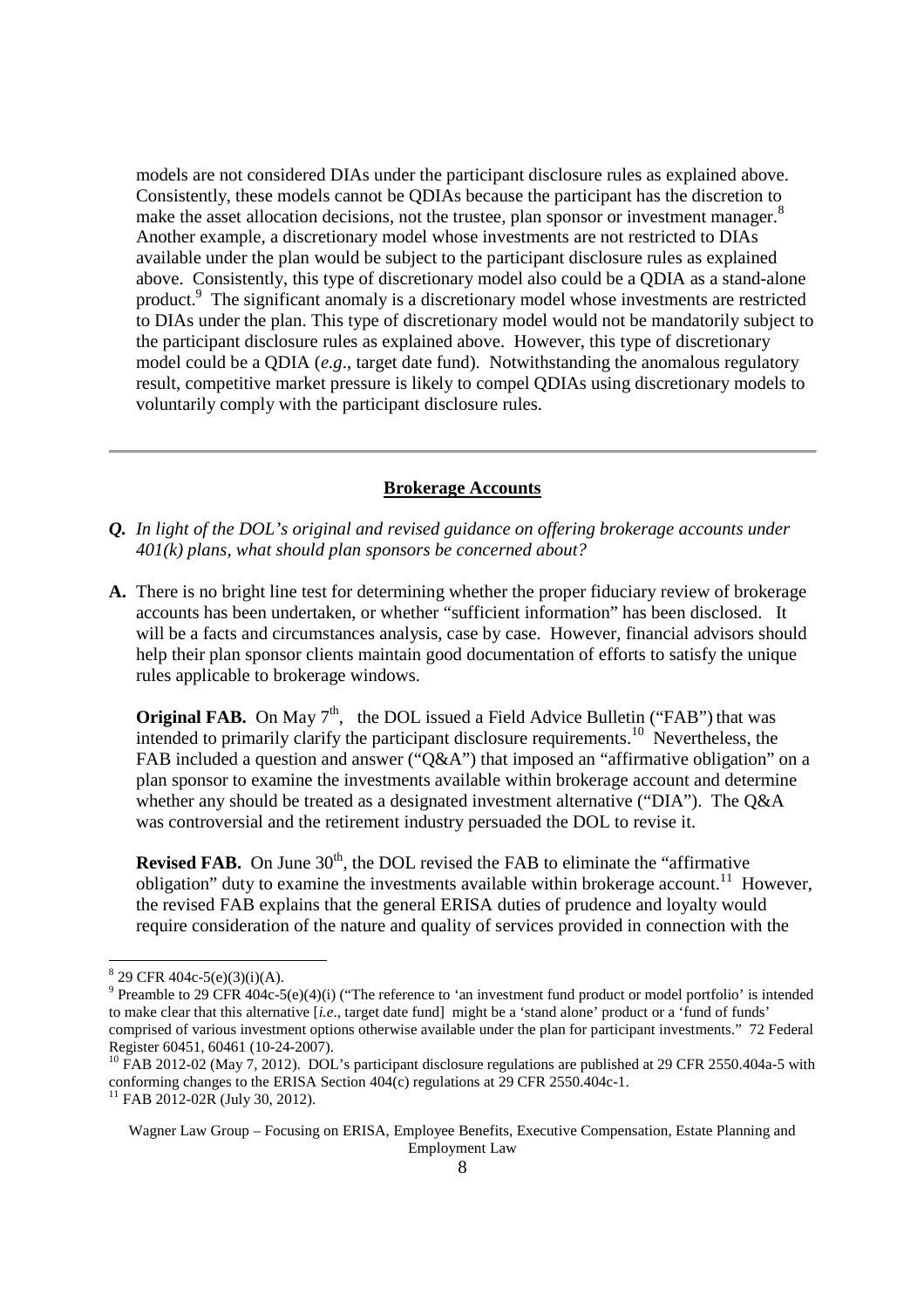brokerage account. In addition, a plan's failure to offer any DIA (as a means to avoid the disclosure rules for DIAs) would "raise questions" under those ERISA fiduciary duties. The DOL intends to further examine the fiduciary obligations of plan sponsors with brokerage accounts.

**Implications.** In light of the revised FAB, here are some of the more important points for financial advisors to remember when assisting their plan sponsor clients:

- Where a plan sponsor has determined a brokerage account would be a prudent investment option for the participants, financial advisors should assist with the implementation.
- Even though brokerage windows are not subject to the specific DIA disclosure requirements (*e.g*., benchmarking or performance data), financial advisors should be prepared to help with the following general disclosure requirements for brokerage accounts offered by a plan:
	- o A general description of the brokerage account that includes how investment instructions are to be provided, special restrictions or limitations if any, how the brokerage window is different from the plan's DIA, and to whom questions may be directed.
	- o Detailed fee and expense information that is chargeable to the participant's account rather than on a plan-wide basis, including commissions and per-trade charges.
	- o Preparation of quarterly fee statements that include a description of the related services.
- Financial advisors should be careful to provide accurate brokerage account information requested by their plan sponsor clients. Although the plan sponsor is ultimately responsible for compliance with the participant disclosures, the plan sponsor it is not liable where there has been reasonable and good faith reliance on information provided by service providers.

#### **Capturing IRA Rollovers**

- **Q.** *How can a financial advisor accept rollover assets from 401(k) participants when the financial advisor serves as an investment advice fiduciary for the plan sponsor*?
- **A.** A fiduciary advisor can accept rollover assets from participants where the financial advisor has been engaged as a non-fiduciary advisor when the rollover-related services are offered to the participant.

**Rationale.** With regard to the same retirement plan, a financial advisor may serve as a fiduciary in some instances (*e.g*., advising the plan sponsor) and as a non-fiduciary in other instances (*e.g*., educating a plan participant). A financial advisor who offers rollover-related services to participants in a non-fiduciary capacity is not subject to the ERISA restrictions that otherwise apply to those services delivered to the plan in a fiduciary capacity. In

Wagner Law Group – Focusing on ERISA, Employee Benefits, Executive Compensation, Estate Planning and Employment Law